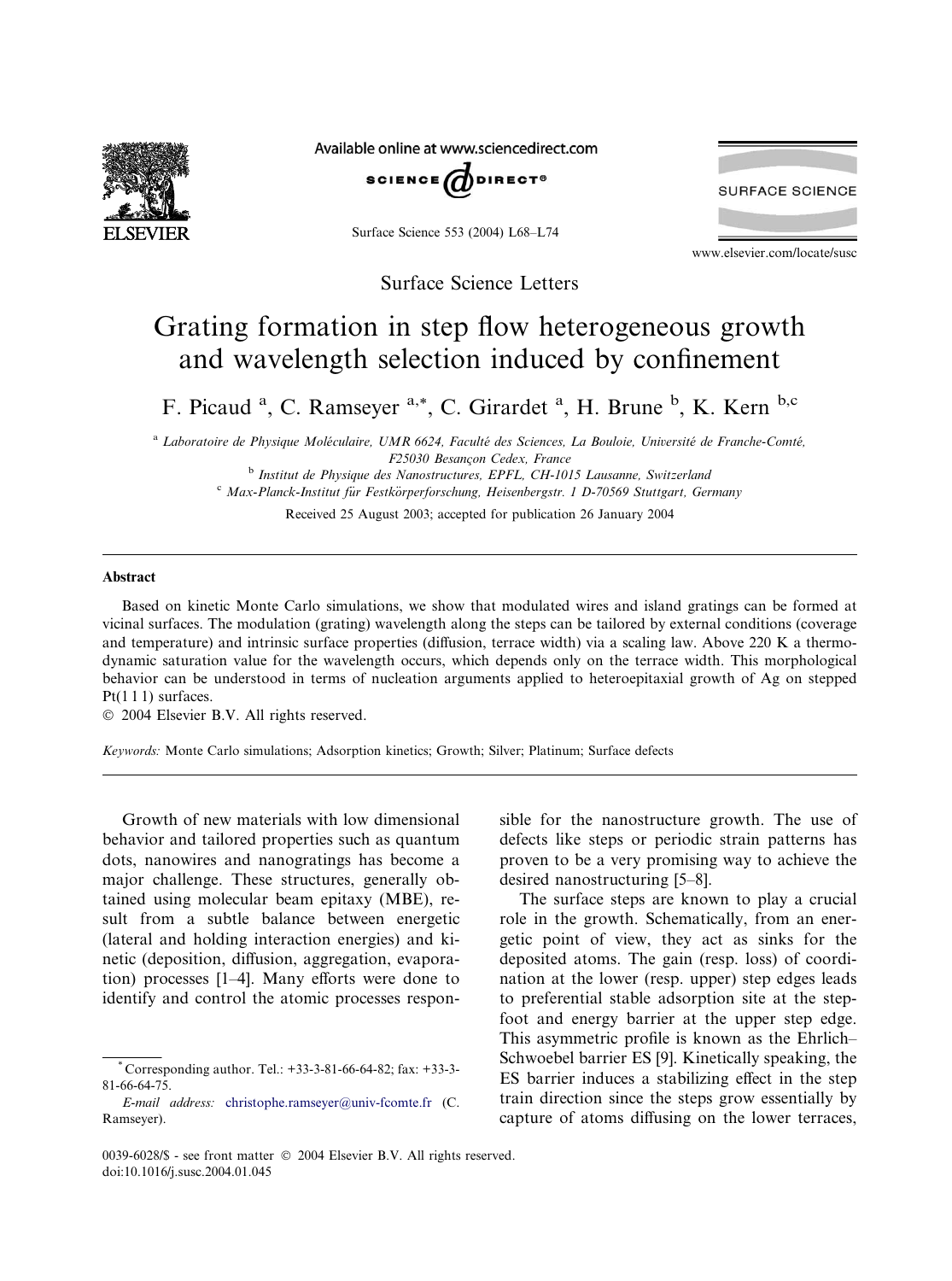while incorporation of atoms from the upper terraces to step edges is prevented or drastically reduced. This step flow growth is at the origin of the ideal layer-by-layer homo-epitaxial growth. It can be accompanied by a morphological instability, called step meandering, along the step direction [10], for which the straight step moves into a smooth and periodic profile with a characteristic Bales–Zangwill wavelength.

In this letter, we use kinetic Monte Carlo (KMC) simulations to study the hetero-epitaxial growth of Ag deposited on vicinal Pt surfaces. Previous calculations led us to extract the ideal conditions to obtain perfect monatomic Ag wires [7]. Here, we investigate the upper-wire coverage regime. STM experiments [11] of Ag decoration of Pt steps showed that, above 150 K, large and dense Ag-islands grow away from the substrate steps. Their morphology changed from dendritic to compact behavior when rising  $T$ . A closer examination of the distribution of the islands along the steps led us to suspect a quasi-periodic arrangement of the atoms. We show here that KMC simulations based on atomistic processes can reproduce this feature and that the wavelength along the step can be tailored by changing the growth conditions (temperature, coverage, flux) and the terrace widths.

Various theoretical attempts were proposed [12,13] to study the formation of gratings. Unfortunately, some limiting hypotheses (irreversible aggregation, semi-circular island shape and isotropic diffusion) [14] prevented to investigate the local properties of growth depending on the interaction potentials with the surface and between the adatoms themselves.

Here, we consider a regularly stepped Pt surface which is formed by close packed  $(1 1 1)$  terraces of width w and separated by parallel steps of length L. The lattice parameter for Pt(1 1 1) is  $a = 2.77$  A and periodic conditions are applied along the length L assumed to be fixed and equal to 300 sites, i.e. 831 A, while the terrace width  $w$  is varied from 10 to 70 lattice sites, i.e. from 27 to 168 A. The Ag atoms are randomly deposited as monomers on the stable sites corresponding to the equilibrium structure of the Ag monolayer, with a flux  $F$  per site and time units. Within the conditions of coverage  $\theta \le 0.3$  ML (ML stands for monolayer) and temperature ( $T \le 300$  K), atom deposition above already formed islands [15,16] and desorption from the surface [17] are unprobable events. The diffusion at the Pt surface is modelled by transition state theory and an Arrhenius law is used to describe the jumping process of an atom above a barrier  $\Delta E_k$ . This barrier depends on the holding potential through the surface corrugation and on the lateral interactions which account for the initial and final environment of the jumping atom defining a process  $k$ . Hence, 61 microscopic processes k were listed for the calculation of the set of  $\Delta E_k$  barrier values. All these processes are defined as the jumps of a peculiar adatom from its initial equilibrium well towards an adjacent one (in general the hollow sites of  $Pt(111)$  surface), by considering the influence of the other adatoms which are in a nearest neighbor position of the jumping atom in its initial and final wells (see Ref. [7] for the detail of the processes). These barriers were thus calculated with semi-empirical potentials based on tight binding theory in the second moment approximation [7]. The use of such potentials is very useful for CPU time gain and their accuracy has been tested by comparing with STM data and Effective Medium Theory calculations [18]. As an example, the barrier  $\Delta E$  is equal to 0.143 eV for an isolated monomer (no nearest neighbor) diffusing on a perfect surface and arriving in an adjacent site without any neighbor. But this value of  $\Delta E$  changes from 0.02 to 0.64 eV depending on the number of neighbors around the jumping atom and on the step proximity. The diffusion coefficient  $D_k$ connected to the kth process is then given by  $D_k = D_0 \exp(-\Delta E_k/kT)$  where the prefactor  $D_0$ takes the usual value  $10^{12}a^2$  ( $A^2$  s<sup>-1</sup>). The aggregation is reversible and can thus account for the transition from ramified to compact two-dimensional Ag islands on Pt.

Fig. 1 displays typical snapshots of kinetic Monte Carlo (KMC) simulations at constant flux  $(F = 10^{-3}$  ML s<sup>-1</sup>) and coverage for two temperatures  $T$  and three widths  $w$ . For an intermediate terrace width  $(w = 30a)$  and at low temperature  $(T = 120 \text{ K})$ , a fractal-like step coating is obtained with the initial formation of one atomic chain along each step. When  $T$  grows to 200 K, the step

SURFACE SCIENCE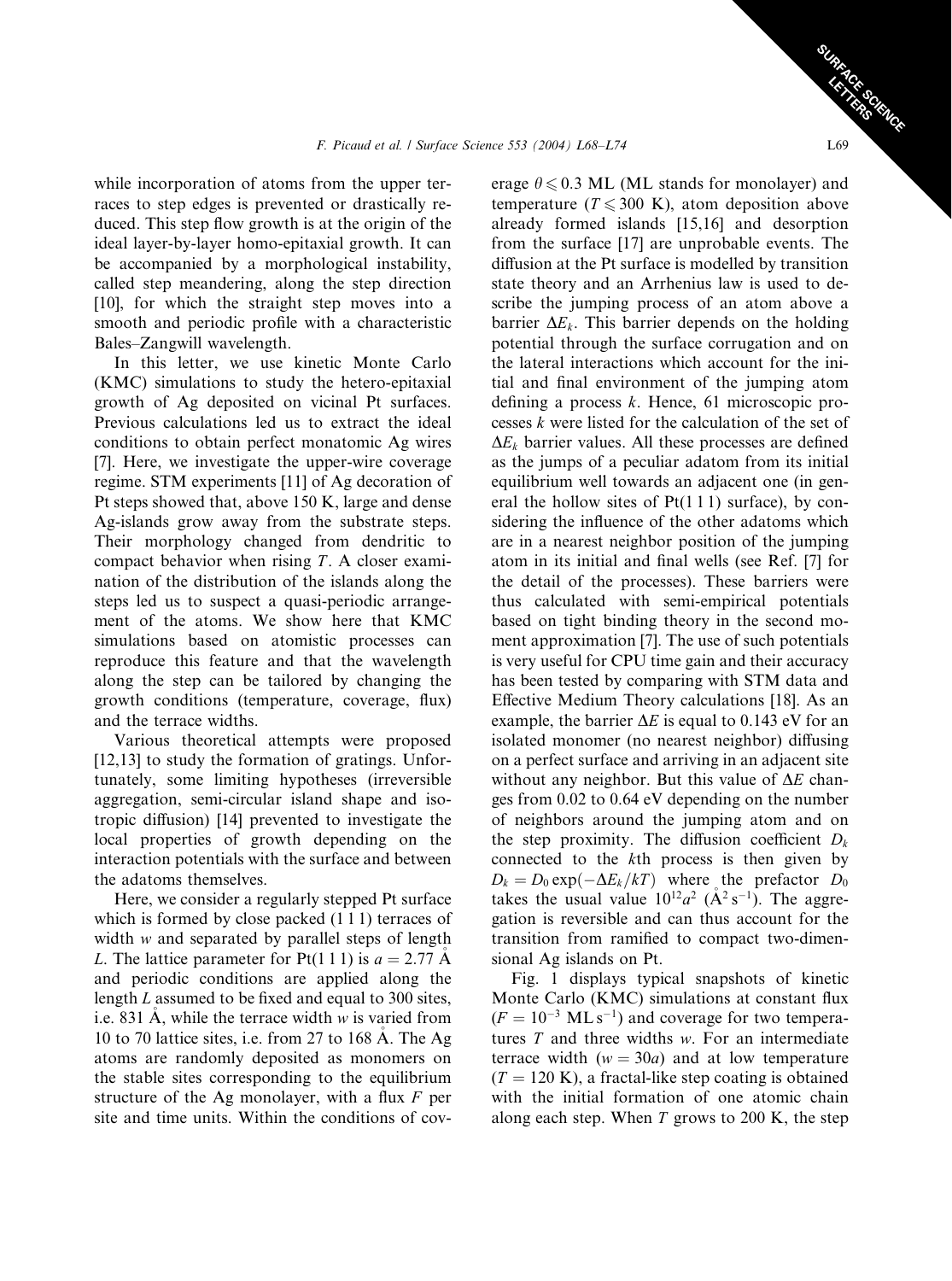L70 **F. Picaud et al. / Surface Science 553 (2004) L68–L74** 



Fig. 1. Snapshots of 0.18 ML Ag adatoms deposited on a (w  $\times$  L) Pt terrace at temperature T with a deposition flux  $F = 10^{-3}$  MLs<sup>-1</sup>. The following values were used (in all case  $L = 300a$ ): (a)  $w = 30a$ ,  $T = 120$  K; (b)  $w = 30a$ ,  $T = 200$  K; (c)  $w = 10a$ ,  $T = 200$  K; (d)  $w = 70a$ ,  $T = 200$  K. At small terrace width and sufficiently small temperature, quasi-perfect monatomic unidirectional chains are formed. Otherwise, a nearly regular pattern attached to these chains develops with an associated wavelength  $\lambda$ .

decoration is more pronounced and all the islands are attached to the step via the first chain. Compact islands clearly prevail over fractal ones, and only a very small number of terrace islands lying far apart from the steps are observed for the wider terraces.

In all the situations shown in Fig. 1, the striking feature is the nearly regular distance which characterizes the island separation, or equivalently, the existence of a typical wavelength  $\lambda$  characteristic of this periodicity. At first glance, this periodicity is not obvious since the islands have not exactly the same size and shape. Fourier transform (FT) procedure should in principle be powerful to analyze such periodic systems. However, the island size dispersion can bring additional noise. To quantitatively prove this feature, we have performed a KMC simulation on a single step edge characterized by a terrace width of  $w = 10a$  and a large length  $L = 2700a$  (in order to have better statistics). Fig. 2 exhibits the FT signal obtained at  $T = 200$  K. The narrow and intense peak at  $\lambda/a=31$  proves that this system is clearly periodic. For a set of identical steps (vicinal surfaces) CPU time drastically grows and it is thus necessary to decrease the step length. Statistics is then applied on a large number of smaller steps and we have preferred to calculate the average distance between the center of mass of the islands over a large number of snapshots, the FT approach giving more intricate signals. This periodicity appears to be in agreement with the features observed in a revisited examination of the original STM experiments [11]. Therefore, several questions arise, namely: (i) Why a first row of silver atoms is formed before islands take place and why periodically spaced islands then nucleate on vicinal surfaces? (ii) Can the periodicity of the islands be controlled by the external parameters used in MBE? (iii) Which conditions lead to a well-defined wavelength in a large temperature range?

In order to interpret this heterogeneous growth and especially to explain the first row and island

SURFACE SCIENCE CE STRES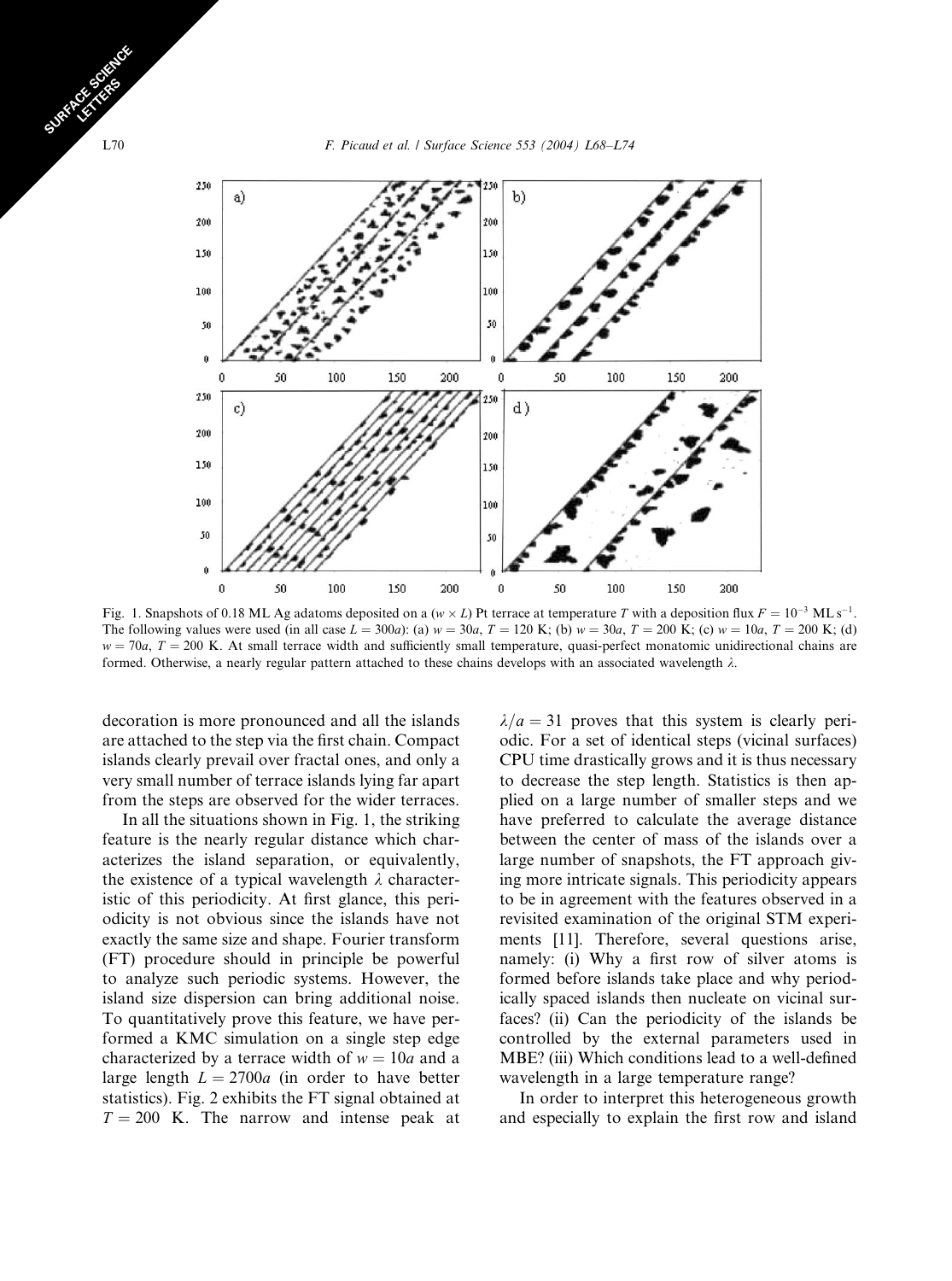



Fig. 2. Fourier transform of the inter-distance island distribution obtained from a KMC simulation of 0.18 ML Ag adatoms deposited on a (w × L) Pt terrace at temperature  $T = 200$  K with a deposition flux  $F = 10^{-3}$  ML s<sup>-1</sup>. Here, w = 10a and L = 2700a, in order to get good statistics. The system is found to be periodic (4 harmonics are observed) with a characteristic wavelength  $\lambda/a = 31 \pm 2$ .

formation, let us recall the competition between the nucleation regime and step flow growth of homogeneous misoriented surfaces discussed by Fuenzalida [19]. He showed that the condition under which step flow growth dominates is a function of a reduced growth parameter  $g =$  $Fw<sup>4</sup>/D$  where D represents the isotropic diffusion coefficient of monomers on the perfect surface. This parameter represents the competition between the diffusion time  $(\sim D^{-1})$  and the deposition time  $(\sim F^{-1})$ . For g values larger than unity occurring for large flux, low temperature and/or large terrace, the adatoms have not enough time to diffuse toward the steps and the nucleated islands which appear on the terraces prevent the step flow growth. In Fig. 1a obtained for  $w = 30a$ ,  $T = 120$ K and Fig. 1d obtained for  $w = 70a$ ,  $T = 200$  K, the values of  $g$  are equal to 242 and 32, respectively, using the activation barrier of monomers on the terrace. This results in nucleated islands on the terraces. In the opposite situation (Fig. 1c), i.e. for  $w = 10a$ ,  $T = 200$  K, g becomes very small  $(g = 0.01)$ . Step flow growth proceeds and atoms completely condensate at step foots. When g reaches its critical value ( $g = 1.08$ ) for  $F = 0.001$  $ML s^{-1}$ ,  $w = 30a$  and  $T = 200$  K, only small islands effectively occur on the terraces at the end of deposition time (Fig. 1b), thus demonstrating the sensitivity of this parameter g in the heterogeneous growth. However, it should be noted that Fuenzalida [19] used a mean field description for the steady state whereas our simulations start from the earlier stages of growth and span the transient regime.

These arguments can also be transposed to understand the completion of the Ag rows. To determine whether the jth row is fully occupied or not, we calculate the ratio of the diffusion coefficients  $D_{i+1}/D_i$  for a Ag atom in the  $(j + 1)$ th and jth rows. This ratio is directly connected to the probability for this atom to detach from this row and move to the adjacent row ( Fig. 3). From the knowledge of the activation barrier  $\Delta E_1 = 0.50$  eV and  $\Delta E_2 = 0.27$  eV, and assuming reasonably the same prefactor constant for the first and second row, the ratio  $D_2/D_1$  equals to  $6 \times 10^5$  at 200 K. As a consequence, every adatom statistically spends much more time in the first row than in the second

SURFACE SCIENCE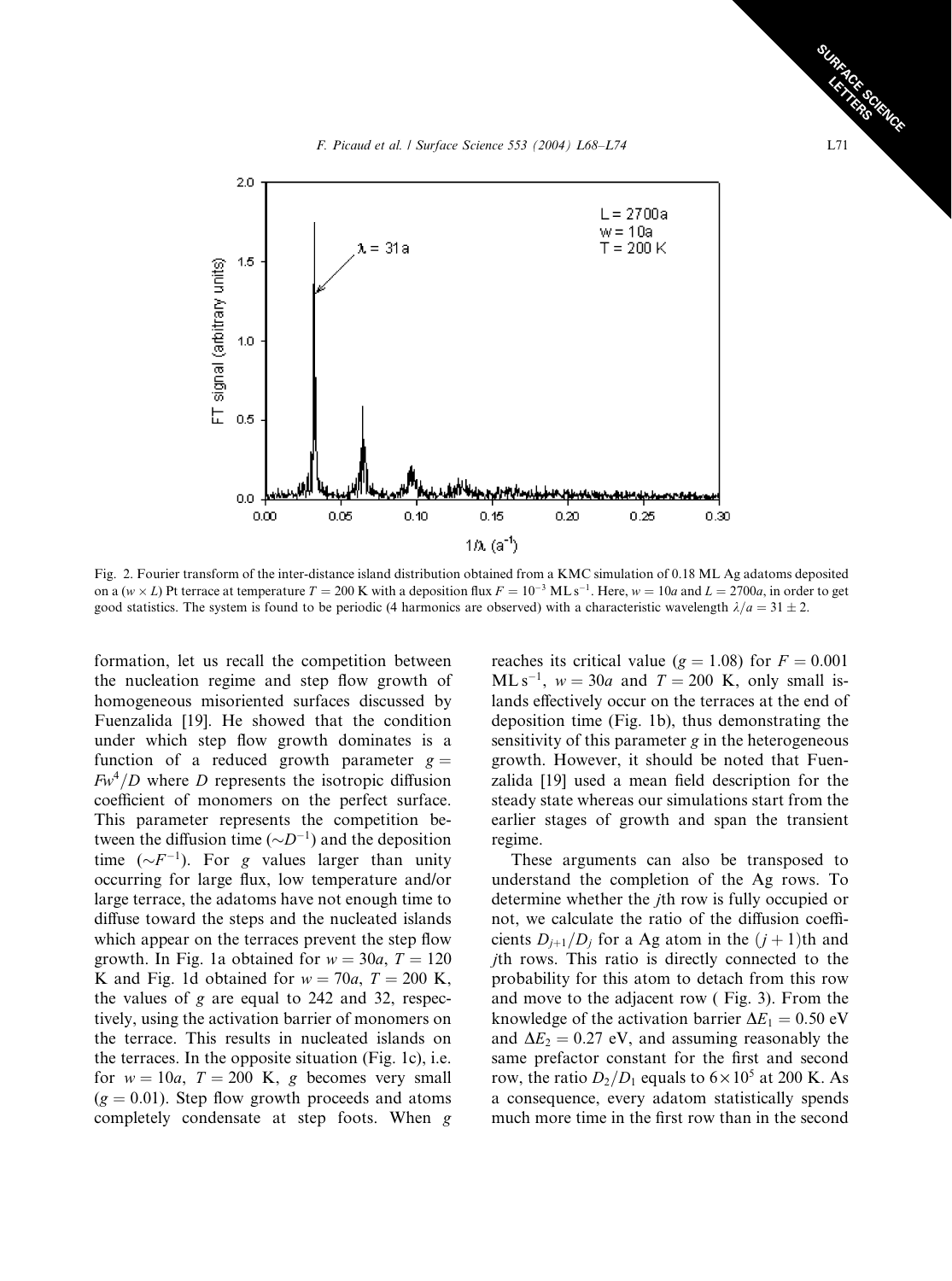

Fig. 3. Schematic view of the detachment processes responsible for the nucleation against completion of Ag wires at the Pt step.  $D_1$  is the diffusion constant for a monomer trapped in the Pt step.  $D_2$  and  $D_3$  correspond to the detachment of an Ag atom from the second and third Ag row.

row. It can detach easily from the second row, but because of the step flow growth condition (small value of g and step coating), it diffuses on the terrace up to reach an unoccupied first row site. When the first row of Ag is filled, the Schwoebel effect experienced by the second row Ag adatoms changes into a barrier which is characteristic of the Ag–Ag instead of the Ag–Pt interactions. The activation barrier  $\Delta E_3 = 0.24$  eV is very close to the barrier  $\Delta E_2 = 0.27$  eV and the value of the ratio  $D_3/D_2$  becomes equal to 5. Statistically, the time spent by any atom in the second or third rows is nearly the same and no additional information is able to discriminate the second and third step coating. As a result, the atoms belonging to these rows are similarly trapped in their sites and they cannot complete the second row. The growth mechanism proceeds via the nucleation of islands from this row. This peculiar behavior (coating of the Pt step and islands formation) corresponds to the 2D transposition of the 3D Stranski–Krastanov layer-plus island growth.

The quasi-periodicity observed in the Ag/Pt system can thus be interpreted on the basis of nucleation arguments. The average distance between islands is closely related to the probability by which one monomer is equivalently captured by two adjacent islands. Observations of the homogeneous step flow growth of several copper vicinals by Maroutian et al. [20] led to the conclusion that these surfaces develop a step-meandering instability characterized by a specific wavelength. The wavelength selection can be done by tuning temperature and deposition flux. They also suggested that the observed wavelength is imposed by the nucleation regime. A one-dimensional nucleation length  $L_n = \left(\frac{12aD_{\text{step}}}{F_W}\right)^{1/4}$ , along the step can be defined, where  $D_{\text{step}}$  is an effective diffusion coefficient [21]. It is therefore tempting to assign the observed wavelength to this nucleation length since nucleation proceeds from the second row.

This is the aim of the second question to verify how this assumption can interpret the dependence of the wavelength  $\lambda$  as a function of the parameters  $(T, F, \theta)$  and terrace width w. For compact islands,  $\lambda$  is simply calculated as the arithmetic average over 25 runs between the centers of gravity of adjacent islands. The island size distribution has also been taken into account through the calculation of the standard deviation  $\sigma$ . For fractal-like shapes, we determine the diffusion front attached to a source [22] that is represented by the step. Let  $x_f$  and  $\sigma_f$  be the mean distance and the width of the front, respectively, the wavelength  $\lambda$  is thus calculated as the average gap between the relevant atoms located in the interval  $x_f \pm \sigma_f$ . Note that ramified islands occur when diffusion is hindered by temperature and also when the terrace size increases. They do not occur for narrower terraces  $(w = 8a$ , such as the vicinal (997) Pt surface) which favor the formation of perfect wires along the steps [7].

For compact islands (i.e.  $T \ge 200$  K), the wavelength  $\lambda$  decreases from  $\lambda/a=29 \pm 3$  to  $20 \pm 1$  when w increases from 10 to 70*a*, respectively (Fig. 4). This can be understood on basic arguments. The mean free path of the atoms along the step direction decreases when w increases for a trivial reason connected to the increasing number of sites explored by the atoms on a wider terraces. Consequently, atoms adsorbed on step sites probe less sites and create more nucleation centers, resulting in a decrease of  $\lambda$ . This feature is corroborated by examination of the wavelength distribution, which narrows rapidly when w increases. A linear regression applied to the curve  $ln(\lambda)$  vs  $ln(w)$  (inset in Fig. 4) gives the modified scaling law  $\lambda \propto w^{-\gamma}$ . The calculated values of  $\gamma$  range between 1/4 for  $\theta \le 0.12$  ML to 1/6 for  $\theta > 0.24$  ML. These scaling factors are commonly obtained from rate equations for the mean distance between islands in the nucleation ( $\gamma = 1/4$ ) and coalescence  $(\gamma = 1/6)$  regimes on infinite terraces [23].

Fig. 5 shows that  $\lambda$  displays two distinct regimes vs temperature. When  $T \le 220$  K, the growth is

SURFACE SCIENCE CE STRES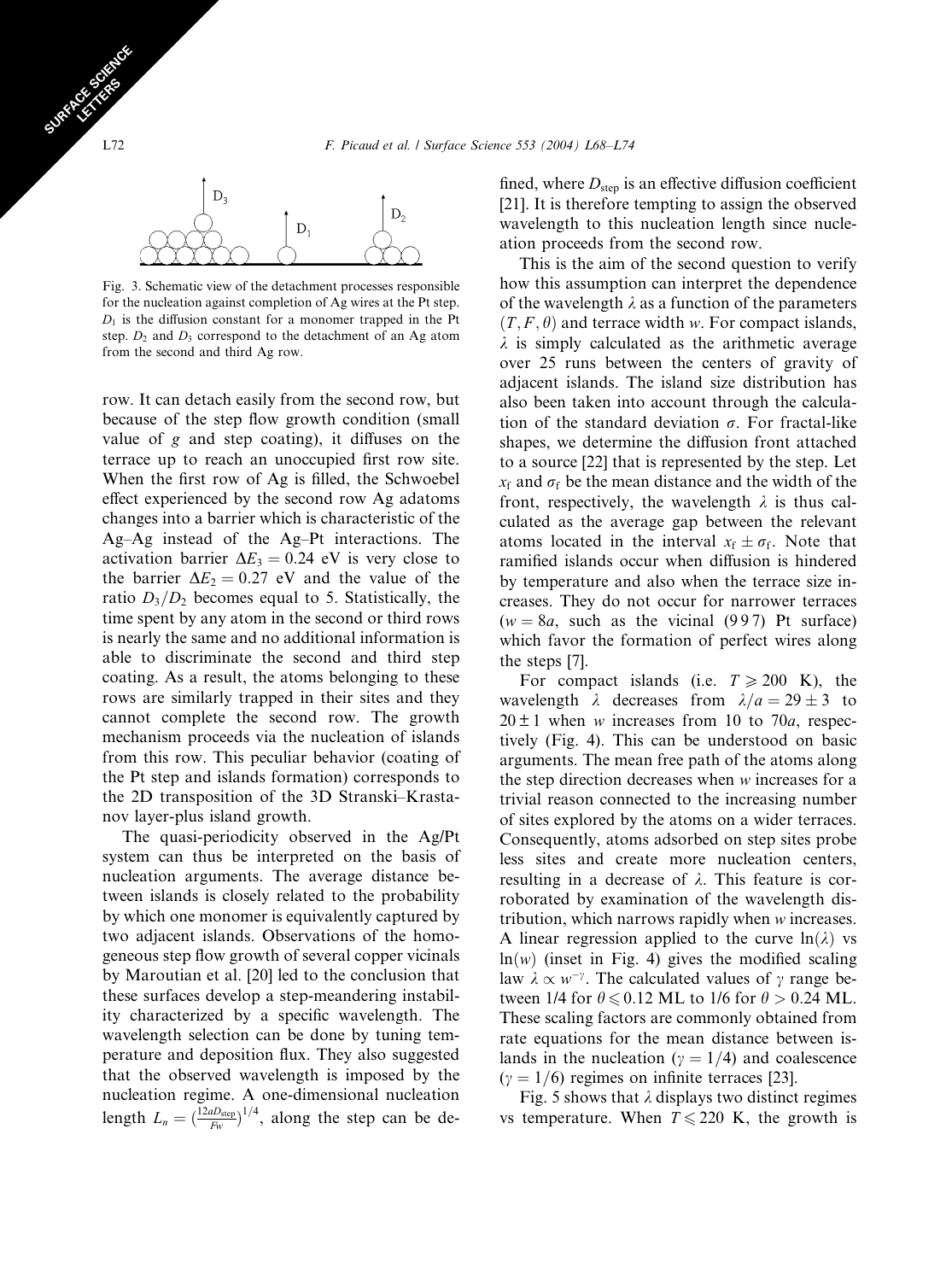

Fig. 4. Wavelength dependence vs the width  $w$  of the Pt terraces in reduced unit a.  $\theta = 0.24$  ML,  $T = 200$  K,  $F = 10^{-3}$  $ML s^{-1}$  and  $L = 300a$ . The error bars shows how the gap between the islands attached to the steps is distributed. Narrow distributions are obtained when w increases, leading to wellcharacterized gratings. The inset shows the linear regression  $log(\lambda)$  vs  $log(w)$  with a critical exponent equal to -1/4.



Fig. 5. Wavelength dependence vs temperature T for a  $(w \times L) = (30a \times 300a)$  Pt terrace,  $\theta = 0.27$  ML and  $F = 10^{-3}$  $ML s^{-1}$ , showing two transitions: Fractal to compact shape for the islands and kinetic to thermodynamic regime for  $\lambda$ .

governed by kinetic effects since diffusion is hindered. The periodicity increases strongly with T due to the mean square displacement of the atoms. For  $T \ge 220$  K, the thermodynamic regime dominates and the wavelength saturates at  $\lambda/a \simeq$  $30 \pm 4$ . This latter value depends significantly on w, and more slightly on the coverage. From a

structural point of view, we have observed a transition from fractal to compact islands between 150 and 170 K. In this temperature range, a strong decrease of the fractal dimension is calculated, from the standard value 1.7 obtained at low temperature (below 150 K) down to unity at 170 K. In Fig. 5, we have shown these typical behaviors in the two insets.

Although the behaviors of  $\lambda$  vs coverage  $\theta$  and deposition flux  $F$  are not shown here, let us mention that we find the same scaling factors for w at different coverage and fluxes. The nucleation arguments used to interpret the homogeneous step flow growth of Cu vicinals [20] seem to qualitatively reproduce the observed  $\lambda$  scaling law. We thus propose the same law for the heterogeneous system, i.e.  $\lambda = \left(\frac{12aD_{\text{step}}}{F_w}\right)^{\gamma}$  even if in our case the set of diffusion processes  $D_k$  cannot be simply represented by a single diffusion coefficient  $D_{step}$ . Nevertheless, this law leads to realistic values for  $\lambda$ when we take an average value  $\frac{\Delta E_2 + \Delta E_3}{2} = 0.25$  eV for the diffusion barrier occurring in  $D_{\text{step}}$ . For instance, at low coverage  $(\gamma = 1/4)$ ,  $F = 10^{-3}$  $ML s^{-1}$ ,  $w = 10a$ , and  $T = 200$  K, the calculated value  $\lambda = 24a$  is close to the KMC result  $\lambda = 28a$ . In the same conditions,  $\lambda$  is found to be equal to 19a and 15a for  $w = 30a$  and  $w = 70a$ , respectively. These latter values are not in contradiction with those obtained with the simulations ( $\lambda = 22a$ and 19a, respectively). An important feature resulting from this law is that it could explain why  $\lambda$  remains constant at  $T > 220K$  since all the diffusion processes become equivalent when the system reaches its thermodynamic regime.

Finally, the influence of defects (kinks) along the steps on the behavior of the wavelength  $\lambda$  vs w and T has been simulated by periodically distributing along the steps irreversible nucleation centers with a period  $L_0$ . The wavelength  $\lambda$  displays two regimes. When  $L_0 < \lambda$ ,  $\lambda$  follows a linear law with  $L_0$  which is independent on w. For  $L_0 > \lambda$ , the behavior obtained for perfect steps,  $\lambda \propto w^{-\gamma}$  is recovered whatever the terrace width w and the temperature. Note here that Pt steps, like terraces, have been considered as ideally structured. This could not be the case due to step relaxation, since it is known that the edge Pt atoms tend to slightly move inside the bulk [24]. This is however a very

SURFACE SCIENCE